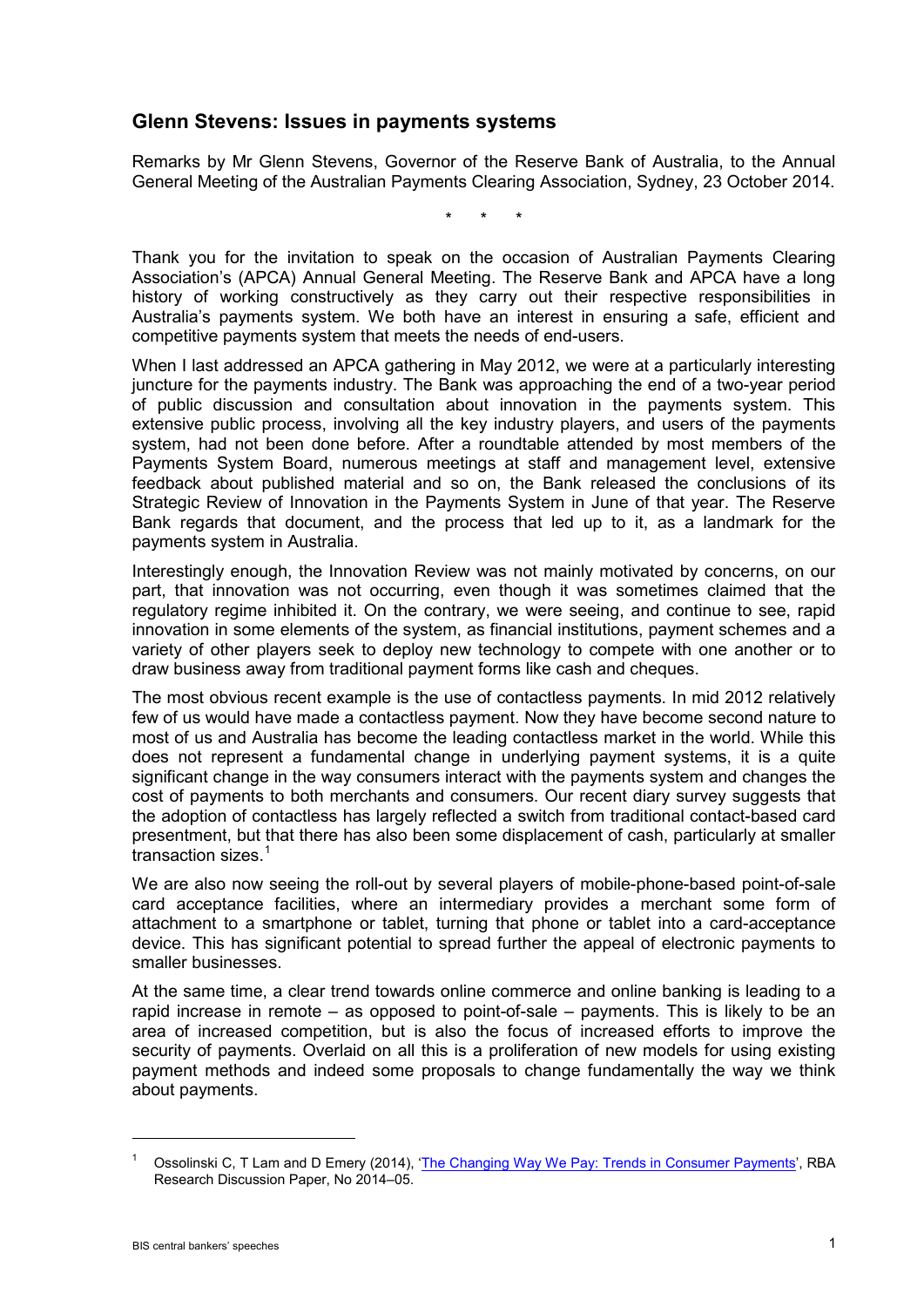The one area where there has been less progress than we might have expected in 2012 is "mobile wallets" for point-of-sale payments, i.e. where a consumer's card or account information is incorporated into a phone application and the phone becomes the consumer's payment device. Of course, this may well change quickly at some point.

So innovation is proceeding. It would seem premature to expect that we have seen the apogee of technological development in the payments space. More likely it will continue, in ways that are impossible to predict, but are likely to be "disruptive" – the adjective of choice these days.

But there is a key caveat here. Innovation in the payments system is not just a matter of technology – as remarkable as the extent of technological advance has been. We have had rapid innovation in areas where individual entities can innovate on their own, or where a central scheme has the capacity to push innovation out to its members and/or users. These innovations can provide significant benefits, but by themselves are not enough, in the Bank's view, to deliver the policy goals set for the Payments System Board in its mandate. The setting within which innovation occurs also matters. The Innovation Review recognised that, in networks, where the ability of one institution to deliver value to its customer is dependent upon how well it can connect with all the other institutions and their customers, the full flowering of innovation depends to no small extent on system architecture, as well as governance.

The technical architecture – for example, hub-and-spoke architecture versus bilateral links – can make it easier for new or established players to take advantage of technological change to bring new services to customers, or harder. Governance around processes can be accommodating to change or resistant to it.

Overall, the record in Australia in instances where innovation requires cooperation between established players, especially where one or more of them feels the need to protect an existing line of business, is mixed. We are all aware of important cases where things have run into the sand.

This isn't just a problem for the industry. It's a problem for the users of the system as well. Innovation in the "cooperative space" – where no single entity has control – is critical because it is this space that determines the limits on the services that the rest of the payments system can provide.

These issues have been a matter of concern for the Payments System Board for quite a long time. The Board has always seen fostering innovation as part of its "efficiency" mandate under the *Payment Systems (Regulation) Act 1998*. An important speech by Philip Lowe as long ago as 2005 focused on payments system architecture (in particular the bilateral nature of a number of important payment systems), the limitations of governance arrangements and the challenges for the industry in making cooperative investment decisions. His overall observation was that the then-existing arrangements were hindering innovation.<sup>[2](#page-1-0)</sup>

Of course the technical architecture of systems is largely a legacy of decisions taken in an earlier era, probably for good reason at the time. Changing that architecture is difficult and costly, though that is not a reason not to try and certainly not a reason not to adopt better architecture for new systems. The establishment of EPAL, for example, has provided an opportunity to improve the network architecture of the eftpos system to allow it to better adapt to the demands of the modern economy.

There have also been some important developments in industry governance. First, APCA itself has this year implemented some significant reforms to its governance. The new board structure includes representatives of the major banks, the mid-sized and foreign banks and

-

<span id="page-1-0"></span>Lowe P (2005), ['Innovation and Governance of Payment Systems',](http://www.rba.gov.au/speeches/2005/sp-ag-160905.html) address to Banktech.05 Conference, Sydney, September.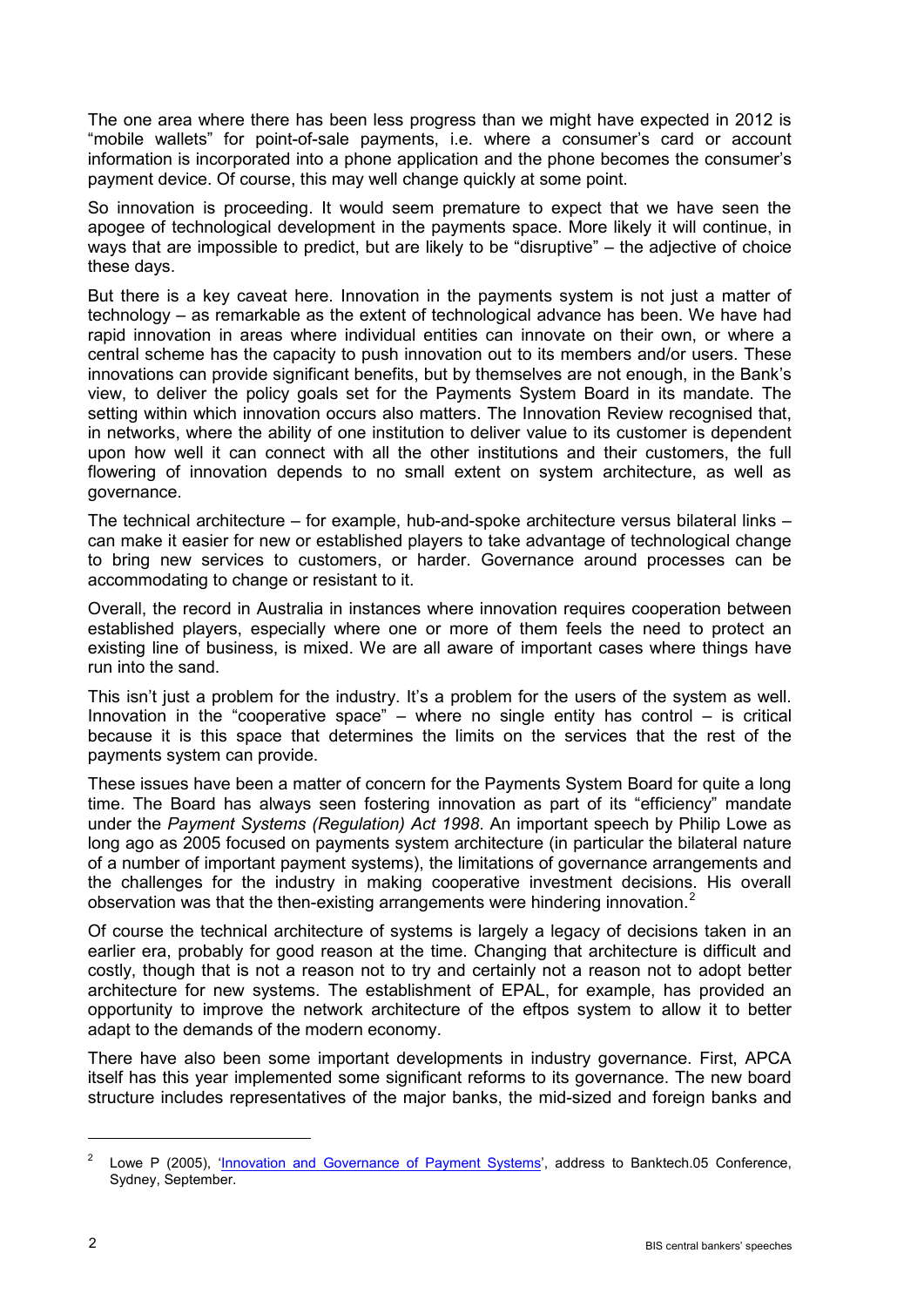the credit unions and building societies. It also includes an independent chair and two other independent directors. New types of players are also represented at other levels within the APCA structure, better reflecting the make-up of the modern payments system. APCA's willingness to make these changes is to be commended.

Second, APCA and the Reserve Bank have also worked jointly towards the formation of a new body that is intended to take a higher-level, more strategic view of the payments system. This is a direct response to one of the important conclusions of the Innovation Review – that some of the difficulties that institutions faced in undertaking collaborative innovation might be alleviated by the creation of a body that would have senior-level representation from a wider range of organisations than have traditionally been members of APCA.

The resulting body is the Australian Payments Council. The Council, which will have its first meeting next week, comprises 14 members, including from institutions typically represented on APCA's Board, plus representatives of payment schemes, retailers with their own payments infrastructure and other payment services providers. The Council will have an independent chair and representatives from APCA and the Reserve Bank.

The formation of the Council is a very important development. The Payments System Board expects it to take an industry-wide view as to how the payments system can better meet the needs of end-users. On that basis, the Board looks forward to active engagement with the Council.

That in no way indicates that we see a lesser role for APCA. On the contrary, APCA's role continues to be very important, including in some aspects of self-regulation and facilitating industry collaboration in determining rules and standards for the five different clearing streams that APCA oversees. APCA has also been active in thought leadership and advocacy for the payments industry. For example, APCA is currently playing a role in thinking about transitioning payments to the digital economy. It has published a series of "Milestones" reports – the most recent in July – looking at developments in the use of payments, and in particular the decline of cheques and the transition away from cheques and cash towards electronic payments. Not surprisingly, the reports highlight that use of electronic payments is continuing to grow strongly, while use of the traditional "paper-based" payments is falling.

This, I might add, is consistent with the findings in the Bank's recent consumer use survey. Our study – the third of its type – provides transaction-level data from a survey of over 1,000 consumers. It found that cash remained the most frequently used means of payment in 2013, though its use had declined noticeably over the previous three years. Cash accounted for 47 per cent of the number and 18 per cent of the value of all payments in 2013, down from 62 per cent and 29 per cent respectively in 2010. Cash was used particularly intensively for low-value transactions, with consumers using cash for around two-thirds of payments under \$20.

While the use of cash is declining relative to other payment mechanisms, it will continue to have a role in the economy. Indeed, as the Bank has noted previously, banknotes on issue have for a long period grown broadly in line with the nominal growth in the overall economy. And the consumer use survey suggests the amount of cash in respondents' wallets grew between 2010 and 2013. Together, this evidence suggests that cash continues to have a significant role – not just for small-value transactions, but also both as a store of value and for precautionary use when other means of payment are not available. This is one of the reasons that the Reserve Bank is undertaking its Next Generation Banknote program, which will ensure that Australians can continue to have confidence in the nation's banknotes as an effective means of payment and secure store of wealth. But this is not inconsistent with the Bank's desire to encourage the efficient use of electronic payments.

A more marked decline is evident in the use of cheques. The number of cheques written in Australia peaked around 1995. Since then, the number of cheques written each year per capita has fallen by more than 80 per cent (from 45 to 8). Over the same period, the number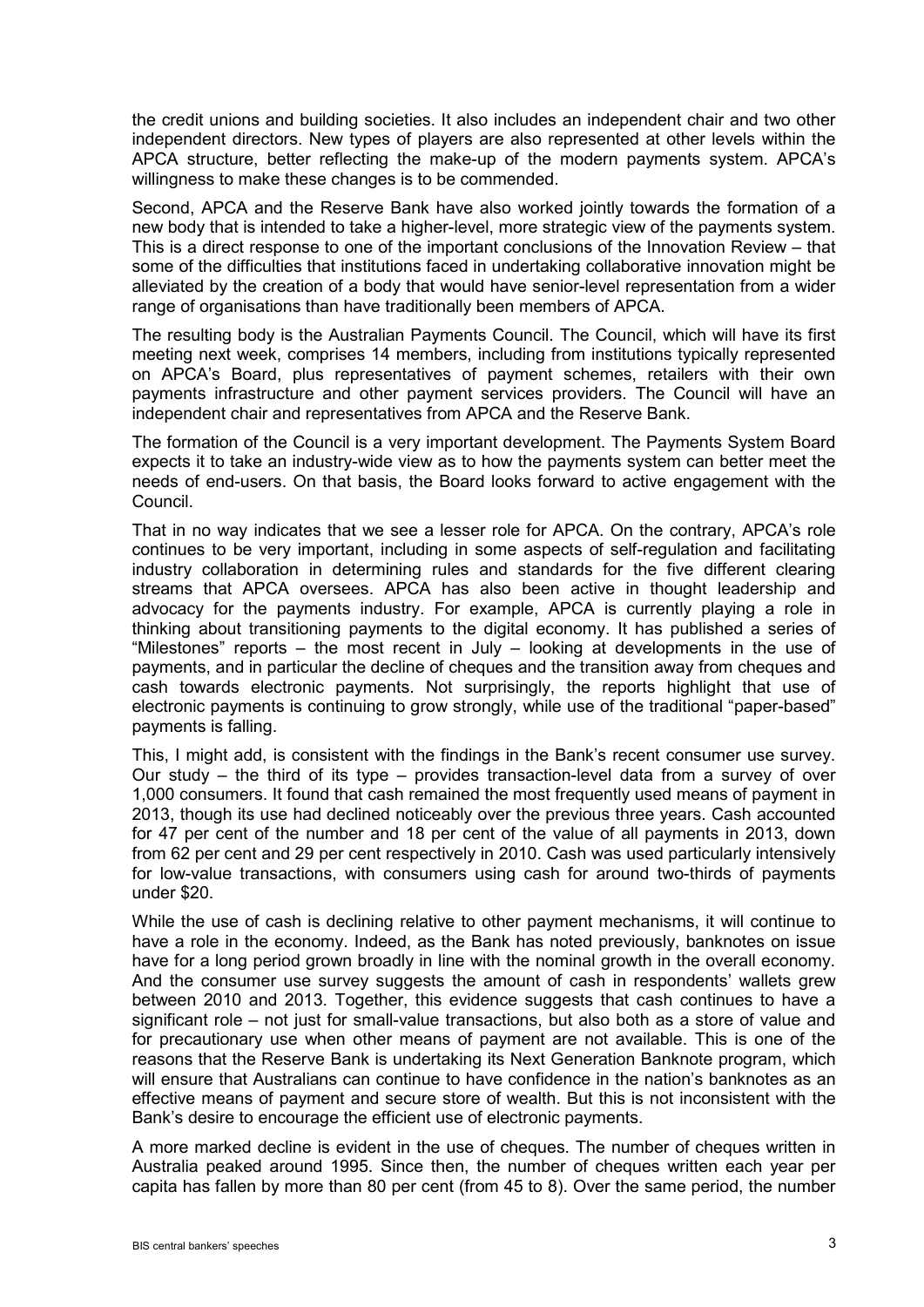of electronic payments per capita has risen by more than 400 per cent. As the use of cheques has fallen, the per-cheque cost to financial institutions and businesses has generally risen. The market has, and continues to, respond to these pressures by looking for more efficient ways to process cheques, but they are clearly the highest cost payment instrument, as will be confirmed when the Bank releases its payments cost study later this year.

This decline in the use of cheques, a very expensive payment instrument, is one that the private and public sector will have to manage. Part of that will involve the introduction of effective and readily available substitutes for users, and initiatives such as Superstream and eConveyancing are likely to be part of this.

Central to the industry's efforts to develop new payment products and services will be the New Payments Platform (NPP). I would like to use my remaining time to make some comments about this important project.

A key point in the Innovation Review process was the industry roundtable held in 2012, focusing on the familiar themes of payments system gaps, governance and architecture. My recollection of the discussion was that there was fairly widespread acceptance that the industry would need to find a way to make some bold decisions about cooperative investments in payments system infrastructure not too far down the track. This has been echoed in subsequent views expressed by some of the key players.

The Reserve Bank agreed. The Payments System Board has seen its own role as acting as a catalyst for that cooperative investment. In the Conclusions to the Innovation Review, the Board announced its intention periodically to set some strategic objectives or general goals in terms of the services that the payments system should be able to provide to end users.

The five strategic objectives that the Board set in 2012, after lengthy consultation and with, I think it can be said, a wide consensus within the industry, were as follows:

- all direct entry payments to be settled on a "same day" basis
- the ability to make retail payments in real-time
- the ability to make and receive payments outside of normal banking hours
- the ability for payments to carry more complete remittance information
- the ability for payments to be addressed in a simpler way than using a BSB and account number.

The first of these, the same-day settlement of direct entry payments, was achieved in 2013. It is therefore now possible for recipient financial institutions to make funds available to their customers sooner, without incurring credit risk. The Bank worked closely with the industry to facilitate same-day settlement, including the introduction of new liquidity arrangements for exchange settlement accounts at the Reserve Bank.

These new liquidity arrangements will also be important as the industry moves to meet the other four objectives from the Innovation Review. On those other objectives, the Payments System Board set out a proposed timeframe. It also offered one piece of guidance, namely the suggestion that it would be desirable to have all payments system participants connecting to a central hub or hub-like arrangement in any new payments infrastructure, as opposed to continuing with the numerous bilateral linkages that have proved to be not particularly conducive to either innovation or competition. Beyond that, the Board did not seek to dictate particular technical details of the solution, accepting that the industry itself should provide the roadmap to the agreed destination.

One initial concern was that industry participants might respond with a number of separate solutions, but no clear path forward. APCA has played a constructive role in helping the industry to come together to form a project that will meet these four strategic objectives.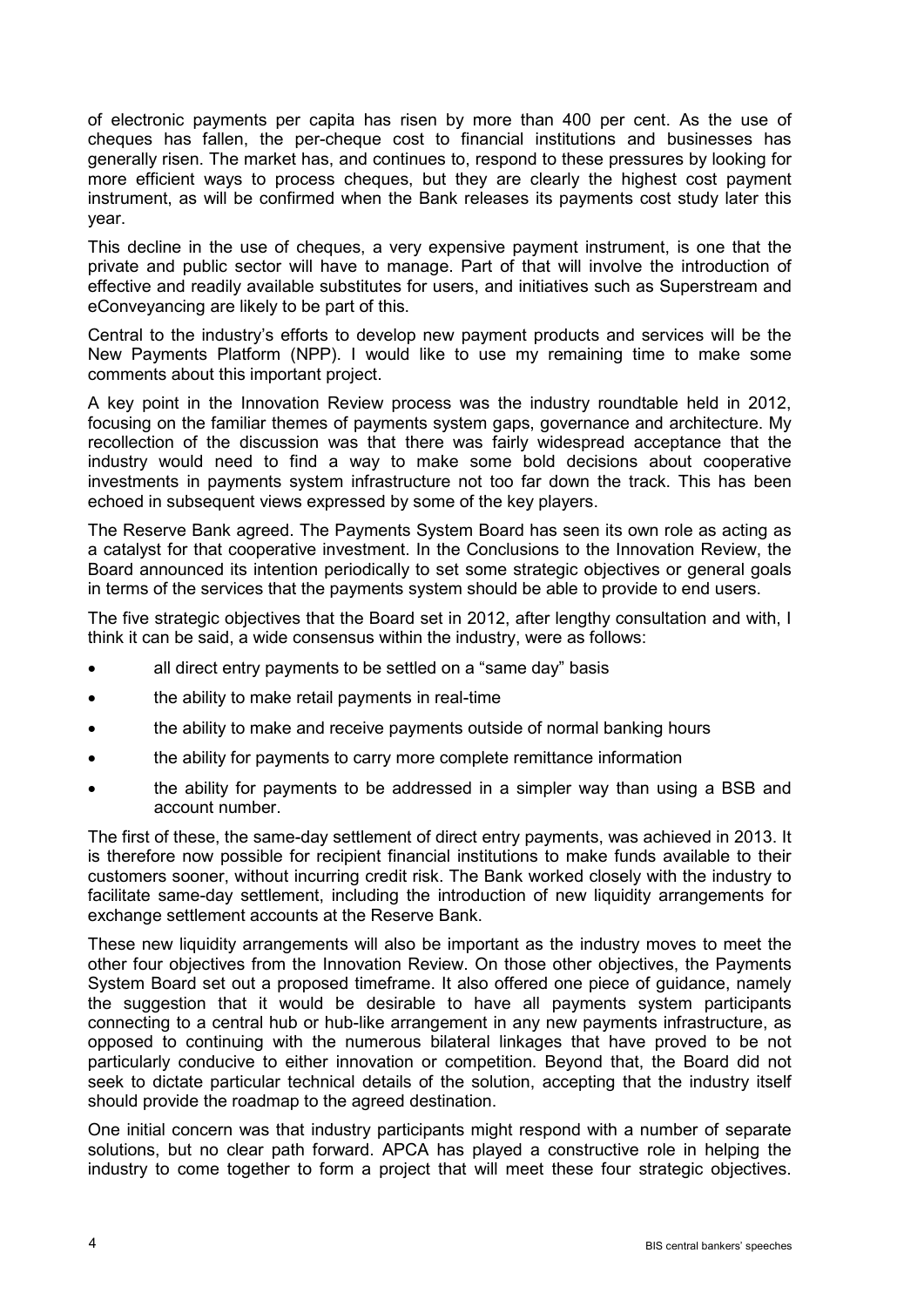Initially, a small committee developed a proposal for new payments infrastructure that is now being called the New Payments Platform. After this proposal was welcomed by the Payments System Board in February 2013, a broader group of 17 institutions came together to fund the initial development of the project. The participating institutions have been going through the final stages of vendor selection in the recent period. This has been an industry-driven process, in pursuit of the goals articulated by the Board, and to which the industry has committed.

We have detected considerable interest internationally in this approach – not just the design features being proposed for the NPP, but also the way the central bank and the payments industry are seeking to work collaboratively to achieve major change.

This approach, however, is not without its challenges. It requires that industry leadership and collaborative spirit to be maintained over a sustained period. At various key moments the project faces the risk of that spirit breaking down.

The Reserve Bank is fully aware of how complex and far-reaching this project is, and how costly. Our own contribution to the settlements architecture is a major project for us as well. Having said that, let me also say, very clearly, how important the Bank sees it that the industry deliver on its collective commitment to deliver real-time, accessible payments to the community.

The Bank is also aware that there could be a temptation along the way to seek to constrain the system, so as to conform to existing boundaries and business models. This is where the broader governance arrangements now in place need to take into account the interests of users and the need for the system to be open to competition, not just the interests of the existing players.

We – the industry and the Reserve Bank itself – are building a piece of national infrastructure. We should take every opportunity to increase its potential value to the nation, rather than limiting it for fear of where it might take us. The biggest risk with this project is probably not a technical one. It is the risk that, in 10 or 15 years' time, we will look back and see that we missed an important opportunity to provide something that will fully and efficiently support the payments needs of our economy. We owe our citizens a better outcome than that. We have to deliver, one way or another, the architecture and products that they will need into the future.

It is not as though things are standing still in other jurisdictions. In the area of real-time payments, we have seen major initiatives launched in Sweden and Singapore – countries we would often view as comparators in terms of their income levels and market structures. The Swedish system was launched in December 2012 with a service known as Swish, which enables households to send real-time payments via their mobile phones on a 24/7 basis, 365 days a year. Singapore's system, known as FAST, was launched in March this year. These two initiatives have wide participation, including by all the larger banks in those countries and many of the smaller institutions. There are some other countries, with lower income levels, lower penetration of electronic payments and without universally "banked" populations, that have also made the leap to fast retail payments. These include Mexico with its SPEI system, South Africa with Real-Time Clearing and India with its Immediate Payments Service. Is there a plausible reason to accept Australia falling behind?

Delivering the NPP is also, in my opinion, in the interests of the Australian financial institutions, which are at the heart of payments today. It can be expected to lead to further growth in electronic payments and a reduction in costs. It will maintain the ongoing relevance of the current players. If those players do not provide Australian end-users with the services they want, surely others will seek to do so. Alternatively, the Reserve Bank would be duty bound to consider a regulatory approach.

So our message to the industry is: stay the course. Continue the goodwill and prodigious effort that has brought you to this point. Deliver on the commitments you have collectively